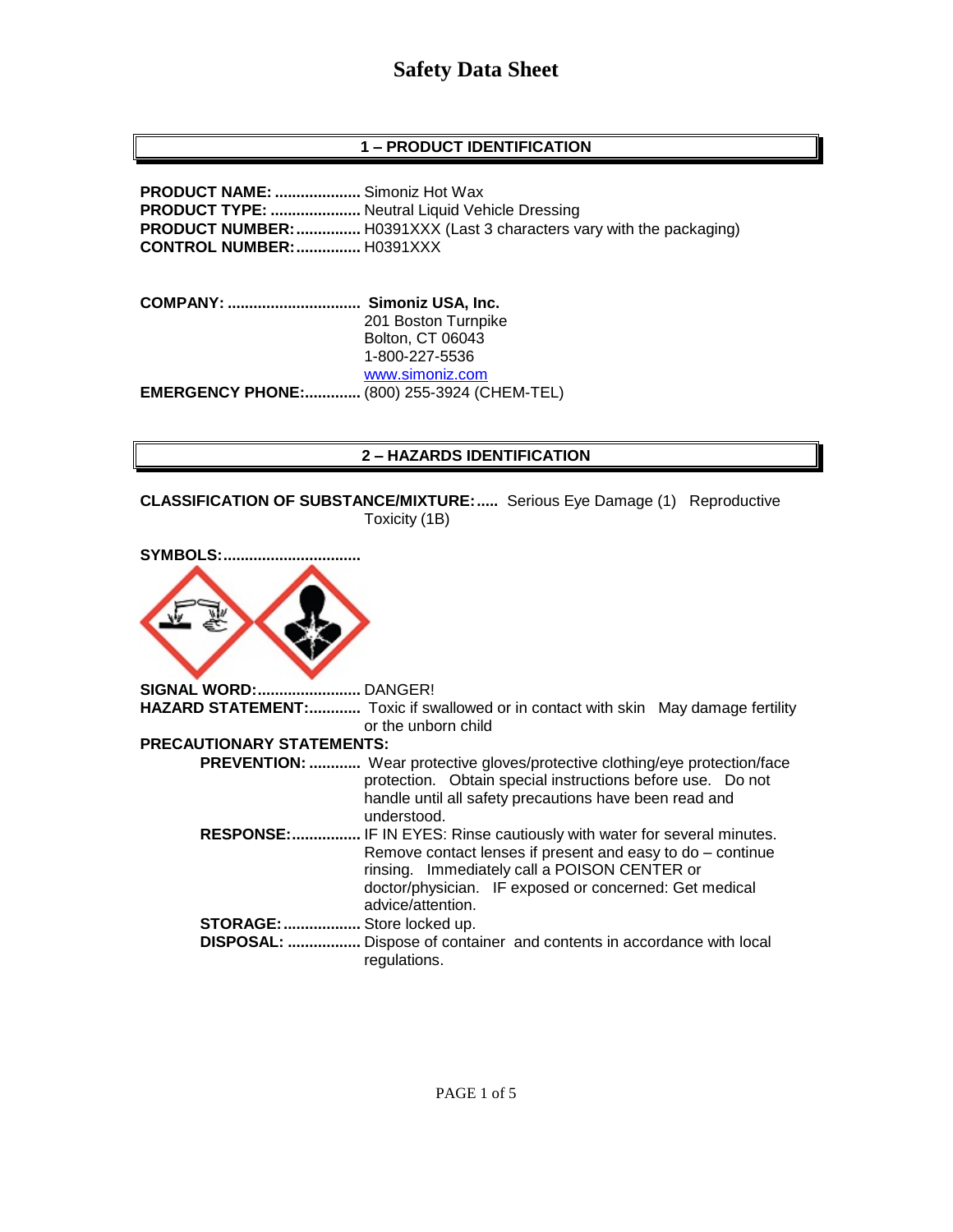## **3 – COMPOSITION / INFORMATION ON INGREDIENTS**

Water 7732-18-5 Fatty Quaternary Ammonium Compound Propietary Cocoamidopropyl Betaine 61789-40-0 Isostearamidrpropyl Ethyldimonium Ethosulfate 67633-63-0 Amines, coco alkyldimethyl, N-oxides 61788-90-7<br>617821-1 107-21-1 Ethylene glycol Carnauba Wax 8015-86-9

#### **INGREDIENT C.A.S. NUMBER**

Percentages of ingredients are being withheld as trade secret information. This information will be disclosed as necessary to authorized individuals

### **4 – FIRST-AID MEASURES**

|                        | <b>BREATHING (INHALATION):</b> If victim shows signs of discomfort or irritation, remove to fresh |
|------------------------|---------------------------------------------------------------------------------------------------|
|                        | air. If symptoms persist, get immediate medical attention.                                        |
|                        | <b>SWALLOWING (INGESTION): .</b> DO NOT INDUCE VOMITING! Drink a large quantity of water or       |
|                        | milk. Do not attempt to give liquids to an unconscious person.                                    |
|                        | Get immediate medical attention!                                                                  |
|                        | Ingestion. Not likely to be inhaled in dangerous amounts.                                         |
| <b>SKIN (DERMAL): </b> | . Flush from skin and clothing with large amounts of fresh water. If                              |
|                        | irritation persists, consult physician. Wash contaminated clothing                                |
|                        | before wearing.                                                                                   |

### **5 – FIRE-FIGHTING MEASURES**

**FLASHPOINT:...........................** This product is non-flammable. **EXTINGUISHING MEDIA:.........** This product is non-flammable. Use extinguishing media suitable for materials already burning. **SPECIAL FIRE FIGHTING PROCEDURES: ............**Firefighters working in areas where this product is present should be equipped with an approved, fully enclosed SCBA.

**UNUSUAL FIRE AND EXPLOSION HAZARDS:......**None known.

#### **6 – ACCIDENTAL RELEASE MEASURES**

**SPILL PROCEDURES: .............** Dike to prevent spillage into streams or sewer systems. Consult local, state and federal authorities. **WASTE DISPOSAL: .................** As recommended by local, state and federal authorities.

# **7 – HANDLING and STORAGE**

**STORAGE:................................** Store in a cool, well ventilated area. Avoid overheating or freezing.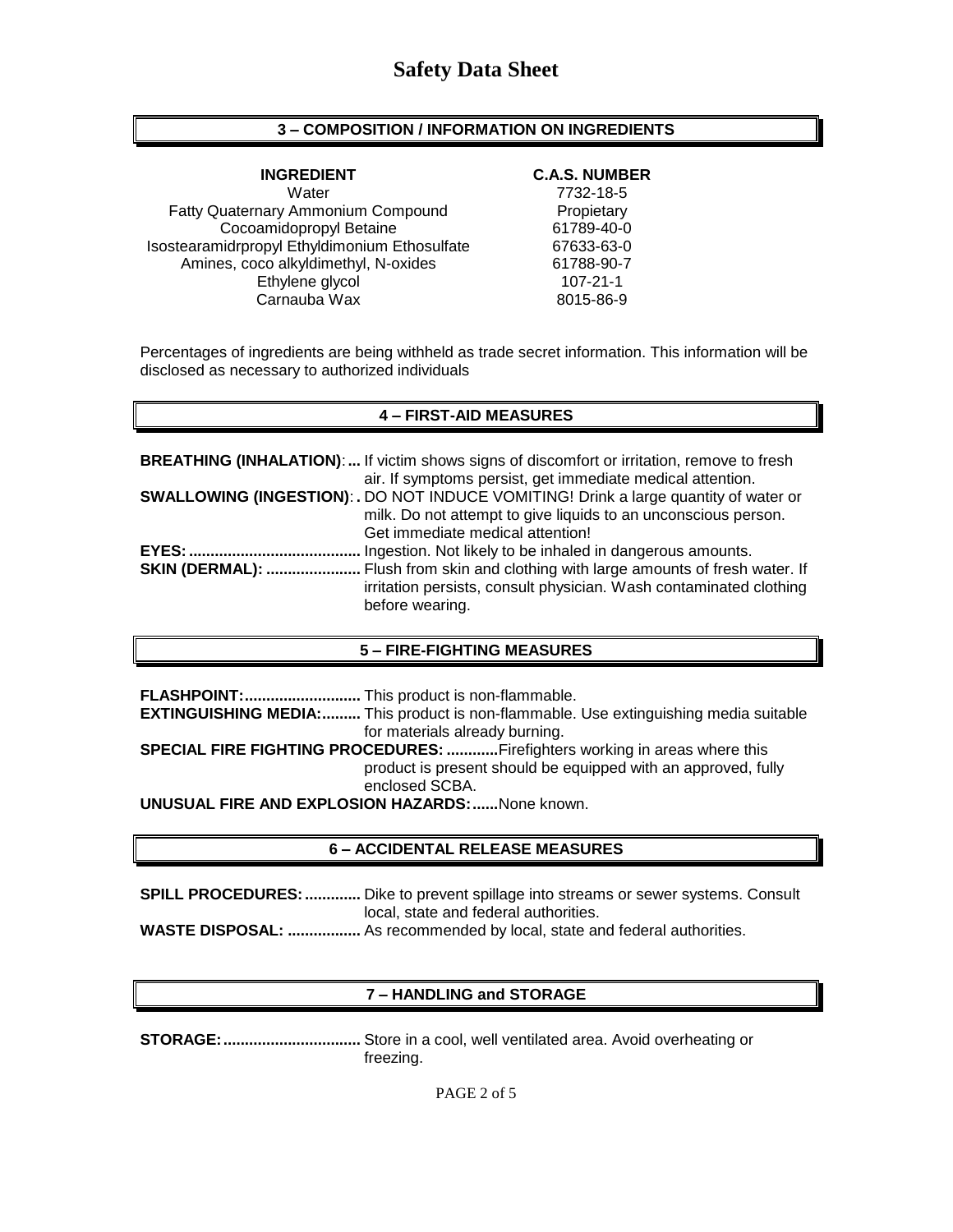**HANDLING:...............................** Do not place this product in an unmarked container. Avoid eye contact. Spilled material is slippery.

## **8 – EXPOSURE CONTROLS / PERSONAL PROTECTION**

**RESPIRATORY PROTECTION:**Not usually needed. Vapors not normally harmful. **PROTECTIVE CLOTHING:.......** Special protection not usually needed. Wear eye protection if product is likely to splash.

**ADDITIONAL MEASURES: ......** Do not place this product in an unmarked container. Avoid eye contact. Spilled material is slippery.

| <b>INGREDIENT</b>                                | <b>C.A.S. NUMBER</b> | <b>PEL</b>            |
|--------------------------------------------------|----------------------|-----------------------|
| Water                                            | 7732-18-5            | No limits established |
| <b>Fatty Quaternary Ammonium Compound</b>        | Propietary           | No limits established |
| Cocoamidopropyl Betaine                          | 61789-40-0           | No limits established |
| Isostearamidrpropyl Ethyldimonium<br>Ethosulfate | 67633-63-0           | No limits established |
| Amines, coco alkyldimethyl, N-oxides             | 61788-90-7           | No limits established |
| Ethylene glycol                                  | $107 - 21 - 1$       | 50 ppm TLV            |
| Carnauba Wax                                     | 8015-86-9            | No limits established |
|                                                  |                      |                       |

## **9 – PHYSICAL / CHEMICAL PROPERITES**

| APPEARANCE & ODOR:  Orange liquid, pleasantly scented. |
|--------------------------------------------------------|
| ODOR THRESHOLD:  N/A                                   |
|                                                        |
| MELTING POINT:  210 degrees F.                         |
| <b>FREEZING POINT:  N/A</b>                            |
| BOILING POINT: 210 degrees F.                          |
| <b>BOILING POINT RANGE: N/A</b>                        |
| FLASHPOINT: This product is non-flammable.             |
| <b>EVAPORATION RATE: N/A</b>                           |
| FLAMMABILITY (solid/gas): N/A                          |
| EXPLOSION LIMITS:  N/A                                 |
| VAPOR PRESSURE:  N/A                                   |
| VAPOR DENSITY (AIR=1): Greater than 1.                 |
| <b>SPECIFIC GRAVITY: </b> Less than 1.                 |
| <b>SOLUBILITY IN WATER:  Completely soluble.</b>       |
| <b>PARTITION COEFFICIENT:  N/A</b>                     |
|                                                        |
|                                                        |
| VISCOSITY:  Water thin                                 |

#### **10 – STABILITY and REACTIVITY**

**STABILITY:...............................** Stable under normal conditions.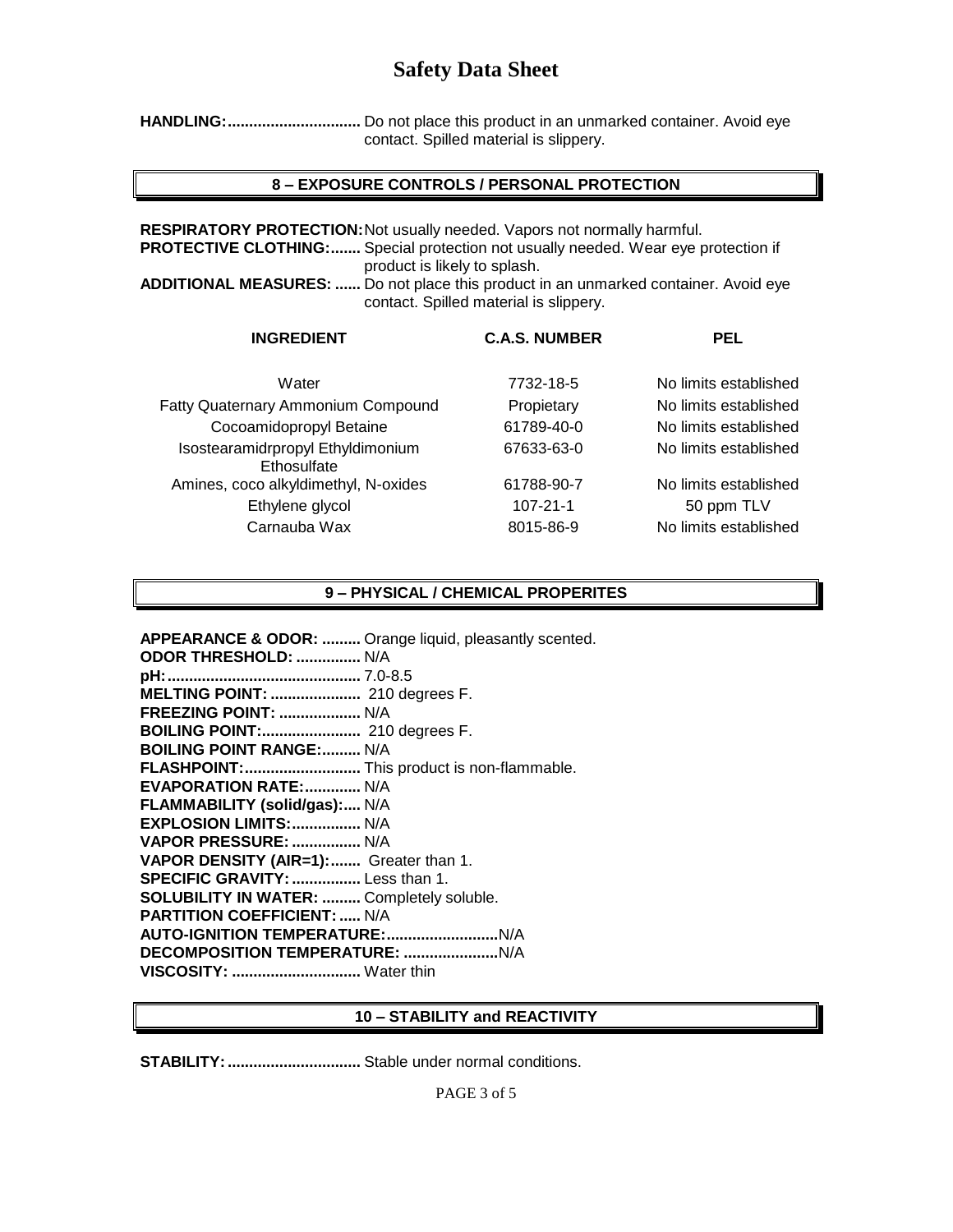HAZARDOUS DECOMP.: .......... This product not known to polymerize. **INCOMPATIBILITY: ..................** Do not mix with other chemicals.

## **11 – TOXICOLOGICAL INFORMATION**

**ROUTE(S) OF ENTRY:.............** Ingestion. Not likely to be inhaled in dangerous amounts. **LISTED CARCINOGEN: ...........** None over 0.1%. **REPRODUCTIVE TOXIN:.........** Ethylene Glycol (CAS NUMBER 107-21-1) **MEDICAL CONDITION AGGRAVATED:..................**May aggravate pre-existing dermatitis. **INHALATION:............................** Not likely to be inhaled in hazardous amounts. Maintain adequate ventilation in the work area. **INGESTION:..............................** This material can cause irritation to the stomach and esophagus if ingested. **EYES:........................................** May cause eye irritation. **SKIN (DERMAL): ......................** Not likely to irritate. Prolonged exposure to undiluted product may cause irritation. **ACUTE TOXICITY\* (ORAL):…… .............................**>2000 mg/kg **ACUTE TOXICITY\* (DERMAL):.. .............................**>2000 mg/kg **ACUTE TOXCITY\* (INHALATION):..........................**>20,000 ppm V (Gas), >20 mg/l (Vapor), >5 mg/l (Dust) **\***Determined using the additivity formula for mixtures (GHS Purple Book, 3.1.3.6)

# **12 – ECOLOGICAL INFORMATION**

#### **ENVIRONMENTAL FATE AND DISTRIBUTION:** N/A

### **13 –DISPOSAL CONSIDERATIONS**

**WASTE DISPOSAL: .................** As recommended by local, state and federal authorities.

### **14 – TRANSPORTATION INFORMATION**

**PROPER SHIPPING NAME:.....** Not D.O.T. regulated. **HAZARD CLASS:...................... UN/NA NUMBER: ..................... PACKAGING GROUP :.............**

# **15 - REGULATIONS**

Contents of this MSDS comply with the OSHA Hazard Communication Standard 29CFR 1910.1200

# **16 – OTHER INFORMATION**

**NFPA HEALTH: ........................** 1 **NFPA FLAMMABILITY:............** 0